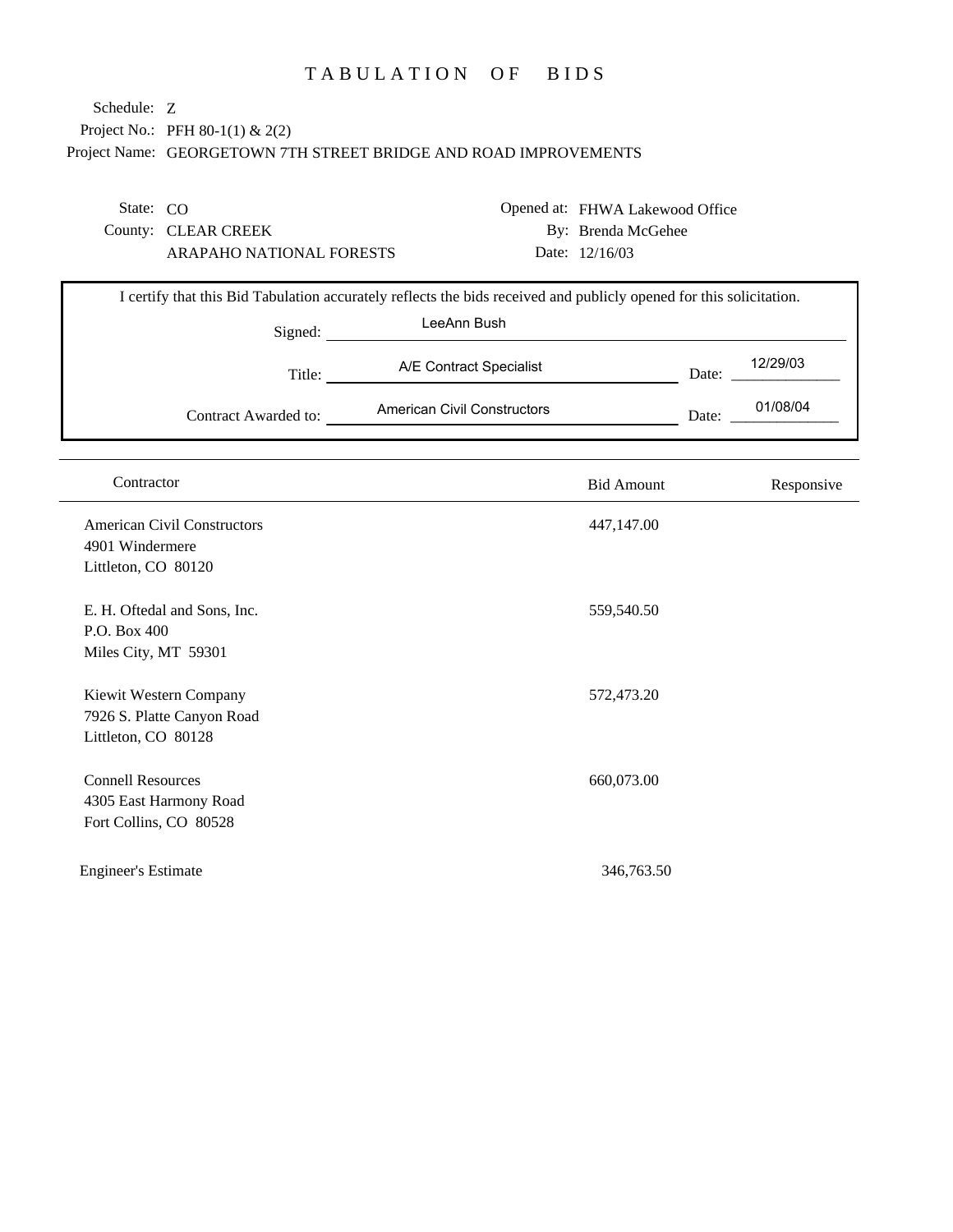Project No.: PFH 80-1(1) & 2(2)

| Item<br>No. | Item<br>Unit                       | Item<br>Description             | Quantity   | Unit<br>Price | Amount     |
|-------------|------------------------------------|---------------------------------|------------|---------------|------------|
| 15101       | <b>LPSM</b>                        | Mobilization                    |            |               |            |
|             | <b>American Civil Constructors</b> |                                 | <b>ALL</b> | 75,250.00     | 75,250.00  |
|             | E. H. Oftedal and Sons, Inc.       |                                 |            | 100,000.00    | 100,000.00 |
|             | Kiewit Western Company             |                                 |            | 55,000.00     | 55,000.00  |
|             | <b>Connell Resources</b>           |                                 |            | 100,000.00    | 100,000.00 |
|             | <b>ENGINEER'S ESTIMATE</b>         |                                 |            | 23,040.00     | 23,040.00  |
| 15201       | <b>LPSM</b>                        | Construction survey and staking |            |               |            |
|             | <b>American Civil Constructors</b> |                                 | <b>ALL</b> | 5,000.00      | 5,000.00   |
|             | E. H. Oftedal and Sons, Inc.       |                                 |            | 5,000.00      | 5,000.00   |
|             | Kiewit Western Company             |                                 |            | 5,200.00      | 5,200.00   |
|             | <b>Connell Resources</b>           |                                 |            | 5,000.00      | 5,000.00   |
|             | <b>ENGINEER'S ESTIMATE</b>         |                                 |            | 12,000.00     | 12,000.00  |
| 15205       | <b>LPSM</b>                        | Bridge survey and staking       |            |               |            |
|             | <b>American Civil Constructors</b> |                                 | <b>ALL</b> | 6,000.00      | 6,000.00   |
|             | E. H. Oftedal and Sons, Inc.       |                                 |            | 3,000.00      | 3,000.00   |
|             | Kiewit Western Company             |                                 |            | 5,200.00      | 5,200.00   |
|             | <b>Connell Resources</b>           |                                 |            | 6,000.00      | 6,000.00   |
|             | <b>ENGINEER'S ESTIMATE</b>         |                                 |            | 3,000.00      | 3,000.00   |
| 15401       | <b>LPSM</b>                        | Contractor testing              |            |               |            |
|             | <b>American Civil Constructors</b> |                                 | <b>ALL</b> | 20,000.00     | 20,000.00  |
|             | E. H. Oftedal and Sons, Inc.       |                                 |            | 11,000.00     | 11,000.00  |
|             | Kiewit Western Company             |                                 |            | 60,000.00     | 60,000.00  |
|             | <b>Connell Resources</b>           |                                 |            | 60,000.00     | 60,000.00  |
|             | <b>ENGINEER'S ESTIMATE</b>         |                                 |            | 7,500.00      | 7,500.00   |
| 15501       | <b>LPSM</b>                        | Construction schedule           |            |               |            |
|             | <b>American Civil Constructors</b> |                                 | <b>ALL</b> | 2,000.00      | 2,000.00   |
|             | E. H. Oftedal and Sons, Inc.       |                                 |            | 3,100.00      | 3,100.00   |
|             | Kiewit Western Company             |                                 |            | 1,250.00      | 1,250.00   |
|             | <b>Connell Resources</b>           |                                 |            | 5,000.00      | 5,000.00   |
|             | <b>ENGINEER'S ESTIMATE</b>         |                                 |            | 1,000.00      | 1,000.00   |
| 15703       | m                                  | Silt fence                      |            |               |            |
|             | <b>American Civil Constructors</b> |                                 | 120        | 7.00          | 840.00     |
|             | E. H. Oftedal and Sons, Inc.       |                                 |            | 30.00         | 3,600.00   |
|             | Kiewit Western Company             |                                 |            | 20.00         | 2,400.00   |
|             | <b>Connell Resources</b>           |                                 |            | 20.00         | 2,400.00   |
|             | <b>ENGINEER'S ESTIMATE</b>         |                                 |            | 11.00         | 1,320.00   |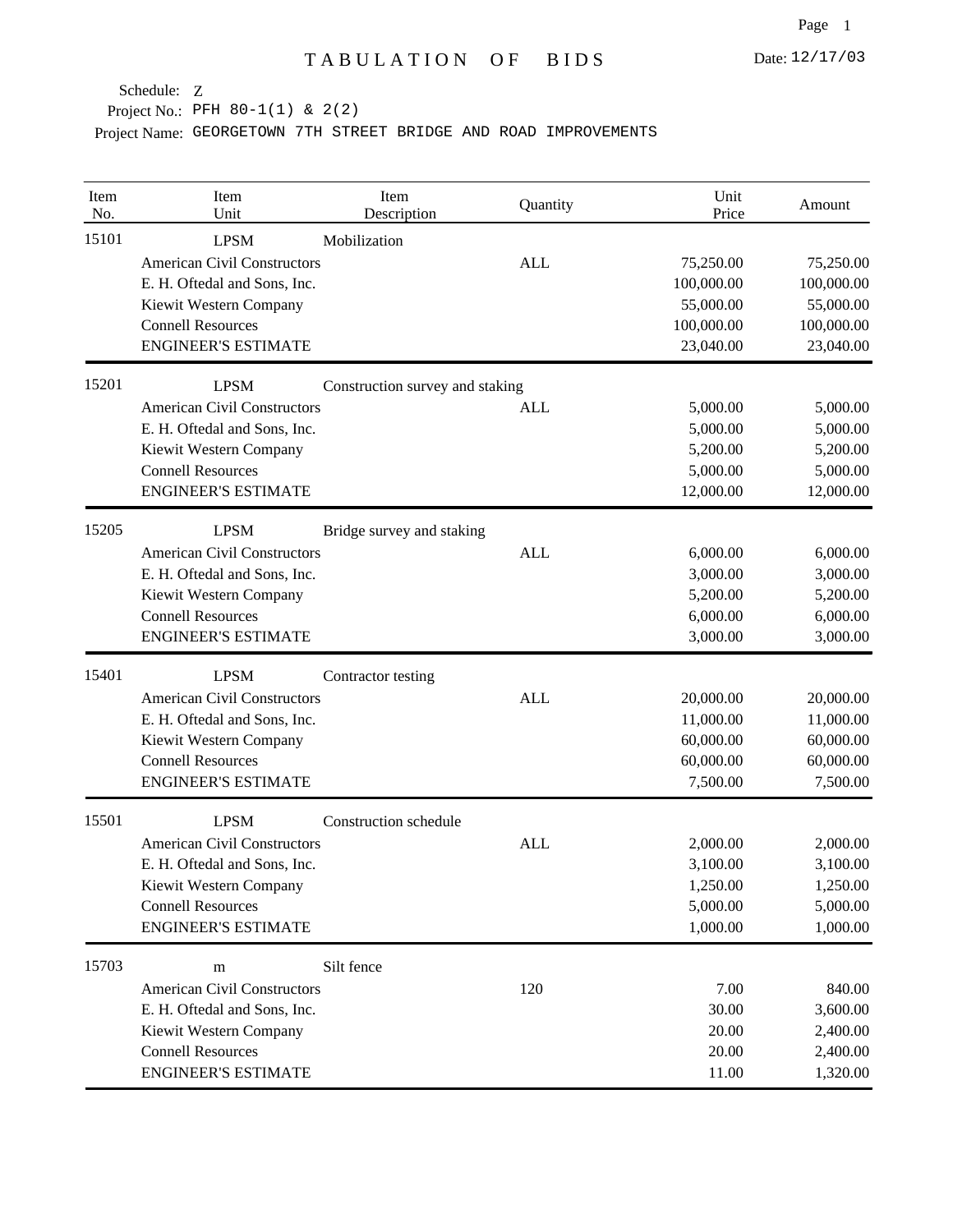Project No.: PFH 80-1(1) & 2(2)

| Item<br>No. | Item<br>Unit                                                                                                                                                             | Item<br>Description                    | Quantity   | Unit<br>Price                                                | Amount                                                       |
|-------------|--------------------------------------------------------------------------------------------------------------------------------------------------------------------------|----------------------------------------|------------|--------------------------------------------------------------|--------------------------------------------------------------|
| 15725A      | <b>LPSM</b><br><b>American Civil Constructors</b><br>E. H. Oftedal and Sons, Inc.<br>Kiewit Western Company<br><b>Connell Resources</b><br><b>ENGINEER'S ESTIMATE</b>    | Temporary diversion channel            | <b>ALL</b> | 8,000.00<br>16,000.00<br>67,000.00<br>20,000.00<br>6,000.00  | 8,000.00<br>16,000.00<br>67,000.00<br>20,000.00<br>6,000.00  |
| 15732       | m<br><b>American Civil Constructors</b><br>E. H. Oftedal and Sons, Inc.<br>Kiewit Western Company<br><b>Connell Resources</b><br><b>ENGINEER'S ESTIMATE</b>              | Sediment log                           | 15         | 15.00<br>60.00<br>20.00<br>150.00<br>20.00                   | 225.00<br>900.00<br>300.00<br>2,250.00<br>300.00             |
| 15801       | m <sub>3</sub><br><b>American Civil Constructors</b><br>E. H. Oftedal and Sons, Inc.<br>Kiewit Western Company<br><b>Connell Resources</b><br><b>ENGINEER'S ESTIMATE</b> | Watering for dust control              | 40         | 12.00<br>41.00<br>30.00<br>200.00<br>24.00                   | 480.00<br>1,640.00<br>1,200.00<br>8,000.00<br>960.00         |
| 20103       | m2<br><b>American Civil Constructors</b><br>E. H. Oftedal and Sons, Inc.<br>Kiewit Western Company<br><b>Connell Resources</b><br><b>ENGINEER'S ESTIMATE</b>             | Clearing and grubbing                  | 100        | 20.00<br>50.00<br>50.00<br>35.00<br>34.00                    | 2,000.00<br>5,000.00<br>5,000.00<br>3,500.00<br>3,400.00     |
| 20301B      | Each<br><b>American Civil Constructors</b><br>E. H. Oftedal and Sons, Inc.<br>Kiewit Western Company<br><b>Connell Resources</b><br><b>ENGINEER'S ESTIMATE</b>           | Removal of signs                       | 1          | 200.00<br>23.00<br>50.00<br>30.00<br>20.00                   | 200.00<br>23.00<br>50.00<br>30.00<br>20.00                   |
| 20305       | <b>LPSM</b><br><b>American Civil Constructors</b><br>E. H. Oftedal and Sons, Inc.<br>Kiewit Western Company<br><b>Connell Resources</b><br><b>ENGINEER'S ESTIMATE</b>    | Removal of structures and obstructions | ALL        | 15,000.00<br>10,000.00<br>5,000.00<br>20,000.00<br>10,000.00 | 15,000.00<br>10,000.00<br>5,000.00<br>20,000.00<br>10,000.00 |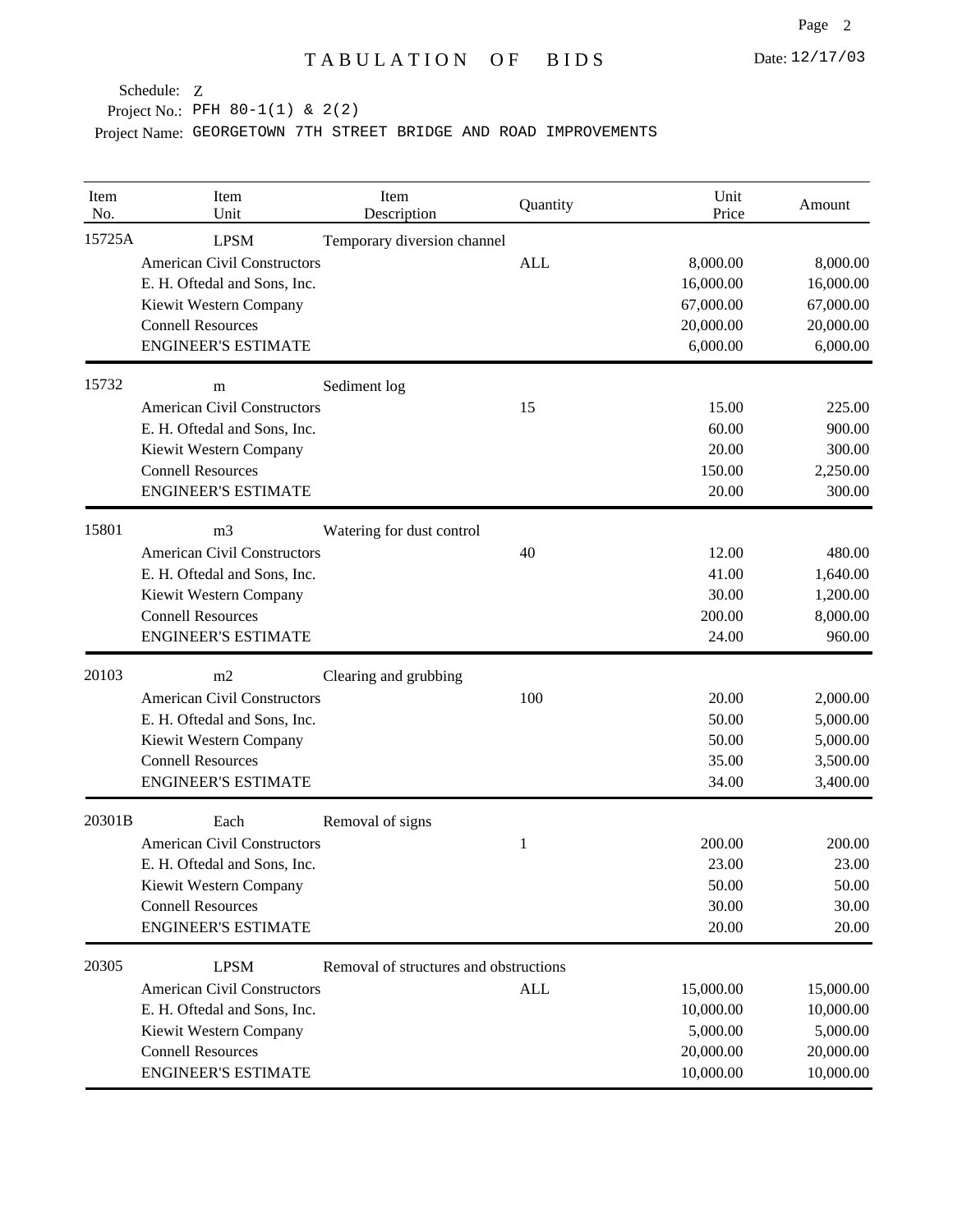Project No.: PFH 80-1(1) & 2(2)

| Item<br>No. | Item<br>Unit                       | Item<br>Description   | Quantity   | Unit<br>Price | Amount    |
|-------------|------------------------------------|-----------------------|------------|---------------|-----------|
| 20307       | m                                  | Sawcutting pavement   |            |               |           |
|             | <b>American Civil Constructors</b> |                       | 50         | 10.00         | 500.00    |
|             | E. H. Oftedal and Sons, Inc.       |                       |            | 34.00         | 1,700.00  |
|             | Kiewit Western Company             |                       |            | 5.00          | 250.00    |
|             | <b>Connell Resources</b>           |                       |            | 10.00         | 500.00    |
|             | <b>ENGINEER'S ESTIMATE</b>         |                       |            | 10.00         | 500.00    |
| 20401       | m <sub>3</sub>                     | Roadway excavation    |            |               |           |
|             | <b>American Civil Constructors</b> |                       | 130        | 35.00         | 4,550.00  |
|             | E. H. Oftedal and Sons, Inc.       |                       |            | 63.00         | 8,190.00  |
|             | Kiewit Western Company             |                       |            | 62.00         | 8,060.00  |
|             | <b>Connell Resources</b>           |                       |            | 80.00         | 10,400.00 |
|             | <b>ENGINEER'S ESTIMATE</b>         |                       |            | 15.00         | 1,950.00  |
| 20402       | m <sub>3</sub>                     | Subexcavation         |            |               |           |
|             | <b>American Civil Constructors</b> |                       | 40         | 85.00         | 3,400.00  |
|             | E. H. Oftedal and Sons, Inc.       |                       |            | 100.00        | 4,000.00  |
|             | Kiewit Western Company             |                       |            | 26.00         | 1,040.00  |
|             | <b>Connell Resources</b>           |                       |            | 30.00         | 1,200.00  |
|             | <b>ENGINEER'S ESTIMATE</b>         |                       |            | 15.00         | 600.00    |
| 20405       | m <sub>3</sub>                     | Select borrow         |            |               |           |
|             | <b>American Civil Constructors</b> |                       | 70         | 40.00         | 2,800.00  |
|             | E. H. Oftedal and Sons, Inc.       |                       |            | 130.00        | 9,100.00  |
|             | Kiewit Western Company             |                       |            | 18.00         | 1,260.00  |
|             | <b>Connell Resources</b>           |                       |            | 45.00         | 3,150.00  |
|             | <b>ENGINEER'S ESTIMATE</b>         |                       |            | 20.00         | 1,400.00  |
| 20804       | <b>LPSM</b>                        | Shoring and bracing   |            |               |           |
|             | <b>American Civil Constructors</b> |                       | <b>ALL</b> | 5,000.00      | 5,000.00  |
|             | E. H. Oftedal and Sons, Inc.       |                       |            | 12,000.00     | 12,000.00 |
|             | Kiewit Western Company             |                       |            | 5,000.00      | 5,000.00  |
|             | <b>Connell Resources</b>           |                       |            | 65,000.00     | 65,000.00 |
|             | <b>ENGINEER'S ESTIMATE</b>         |                       |            | 5,000.00      | 5,000.00  |
| 25101E      | m <sub>3</sub>                     | Placed riprap class 5 |            |               |           |
|             | <b>American Civil Constructors</b> |                       | 75         | 75.00         | 5,625.00  |
|             | E. H. Oftedal and Sons, Inc.       |                       |            | 135.00        | 10,125.00 |
|             | Kiewit Western Company             |                       |            | 85.00         | 6,375.00  |
|             | <b>Connell Resources</b>           |                       |            | 75.00         | 5,625.00  |
|             | <b>ENGINEER'S ESTIMATE</b>         |                       |            | 120.00        | 9,000.00  |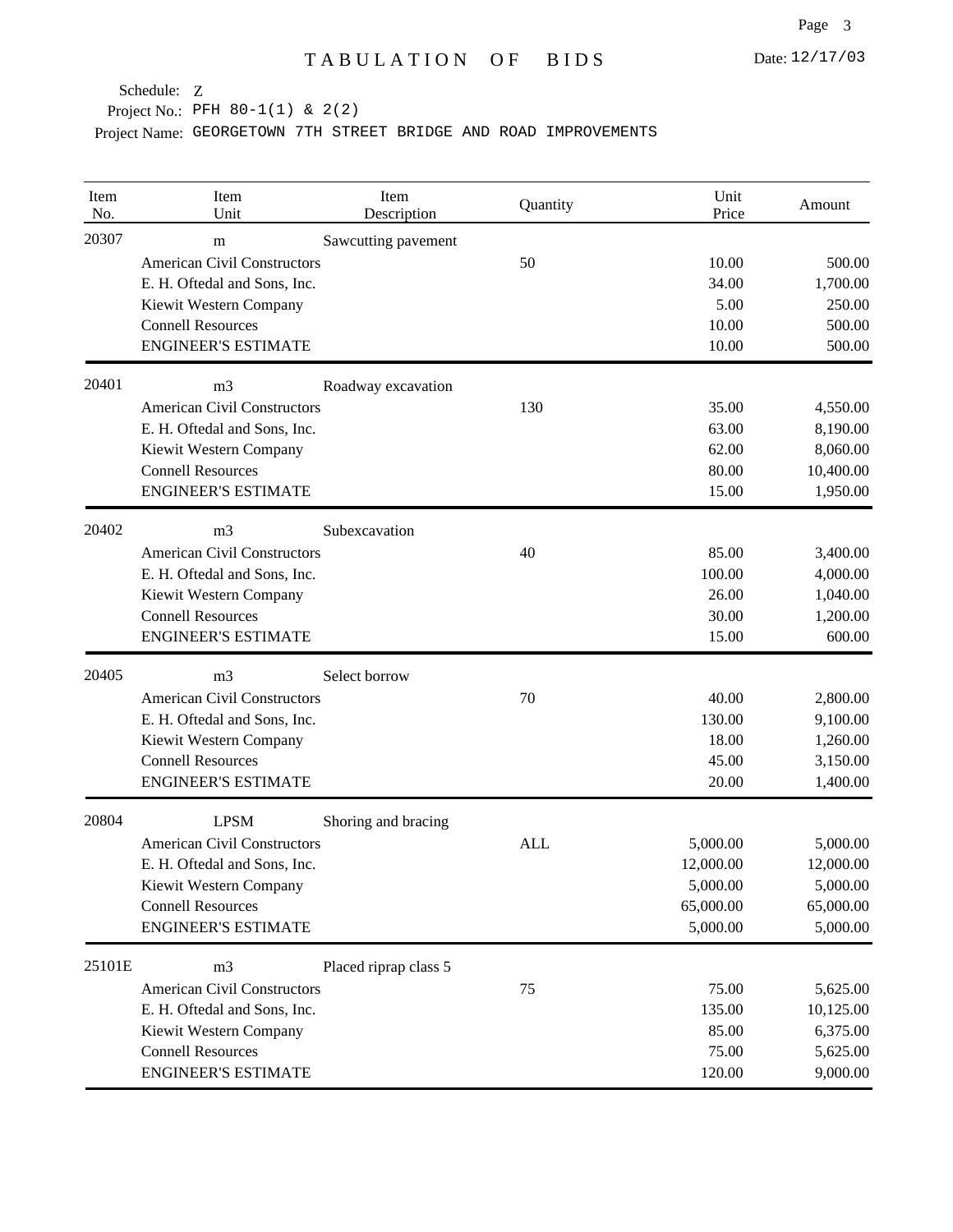Project No.: PFH 80-1(1) & 2(2)

| Item<br>No. | Item<br>Unit                                           | Item<br>Description        | Quantity | Unit<br>Price   | Amount               |
|-------------|--------------------------------------------------------|----------------------------|----------|-----------------|----------------------|
| 25101F      | m <sub>3</sub><br><b>American Civil Constructors</b>   | Placed riprap class 6      | 15       | 80.00           | 1,200.00             |
|             | E. H. Oftedal and Sons, Inc.                           |                            |          | 160.00          | 2,400.00             |
|             | Kiewit Western Company                                 |                            |          | 155.00          | 2,325.00             |
|             | <b>Connell Resources</b><br><b>ENGINEER'S ESTIMATE</b> |                            |          | 115.00          | 1,725.00             |
|             |                                                        |                            |          | 90.00           | 1,350.00             |
| 25111       | Each                                                   | Placed individual boulders |          |                 |                      |
|             | <b>American Civil Constructors</b>                     |                            | 20       | 100.00          | 2,000.00             |
|             | E. H. Oftedal and Sons, Inc.                           |                            |          | 640.00          | 12,800.00            |
|             | Kiewit Western Company<br><b>Connell Resources</b>     |                            |          | 150.00<br>50.00 | 3,000.00             |
|             | <b>ENGINEER'S ESTIMATE</b>                             |                            |          | 75.00           | 1,000.00<br>1,500.00 |
|             |                                                        |                            |          |                 |                      |
| 30802B      | t<br><b>American Civil Constructors</b>                | Roadway aggregate method 2 | 160      | 32.00           | 5,120.00             |
|             | E. H. Oftedal and Sons, Inc.                           |                            |          | 80.00           | 12,800.00            |
|             | Kiewit Western Company                                 |                            |          | 18.00           | 2,880.00             |
|             | <b>Connell Resources</b>                               |                            |          | 45.00           | 7,200.00             |
|             | <b>ENGINEER'S ESTIMATE</b>                             |                            |          | 20.00           | 3,200.00             |
| 40201       | t                                                      | Minor hot asphalt concrete |          |                 |                      |
|             | <b>American Civil Constructors</b>                     |                            | 100      | 120.00          | 12,000.00            |
|             | E. H. Oftedal and Sons, Inc.                           |                            |          | 200.00          | 20,000.00            |
|             | Kiewit Western Company                                 |                            |          | 150.00          | 15,000.00            |
|             | <b>Connell Resources</b>                               |                            |          | 110.00          | 11,000.00            |
|             | <b>ENGINEER'S ESTIMATE</b>                             |                            |          | 90.00           | 9,000.00             |
| 41101MB     | t                                                      | Prime coat grade MC-70     |          |                 |                      |
|             | <b>American Civil Constructors</b>                     |                            | 0.6      | 450.00          | 270.00               |
|             | E. H. Oftedal and Sons, Inc.                           |                            |          | 1,200.00        | 720.00               |
|             | Kiewit Western Company                                 |                            |          | 285.00          | 171.00               |
|             | <b>Connell Resources</b>                               |                            |          | 1,500.00        | 900.00               |
|             | <b>ENGINEER'S ESTIMATE</b>                             |                            |          | 300.00          | 180.00               |
| 41103       | t                                                      | <b>Blotter</b>             |          |                 |                      |
|             | <b>American Civil Constructors</b>                     |                            | 3.3      | 20.00           | 66.00                |
|             | E. H. Oftedal and Sons, Inc.                           |                            |          | 225.00          | 742.50               |
|             | Kiewit Western Company                                 |                            |          | 4.00            | 13.20                |
|             | <b>Connell Resources</b>                               |                            |          | 100.00          | 330.00               |
|             | <b>ENGINEER'S ESTIMATE</b>                             |                            |          | 30.00           | 99.00                |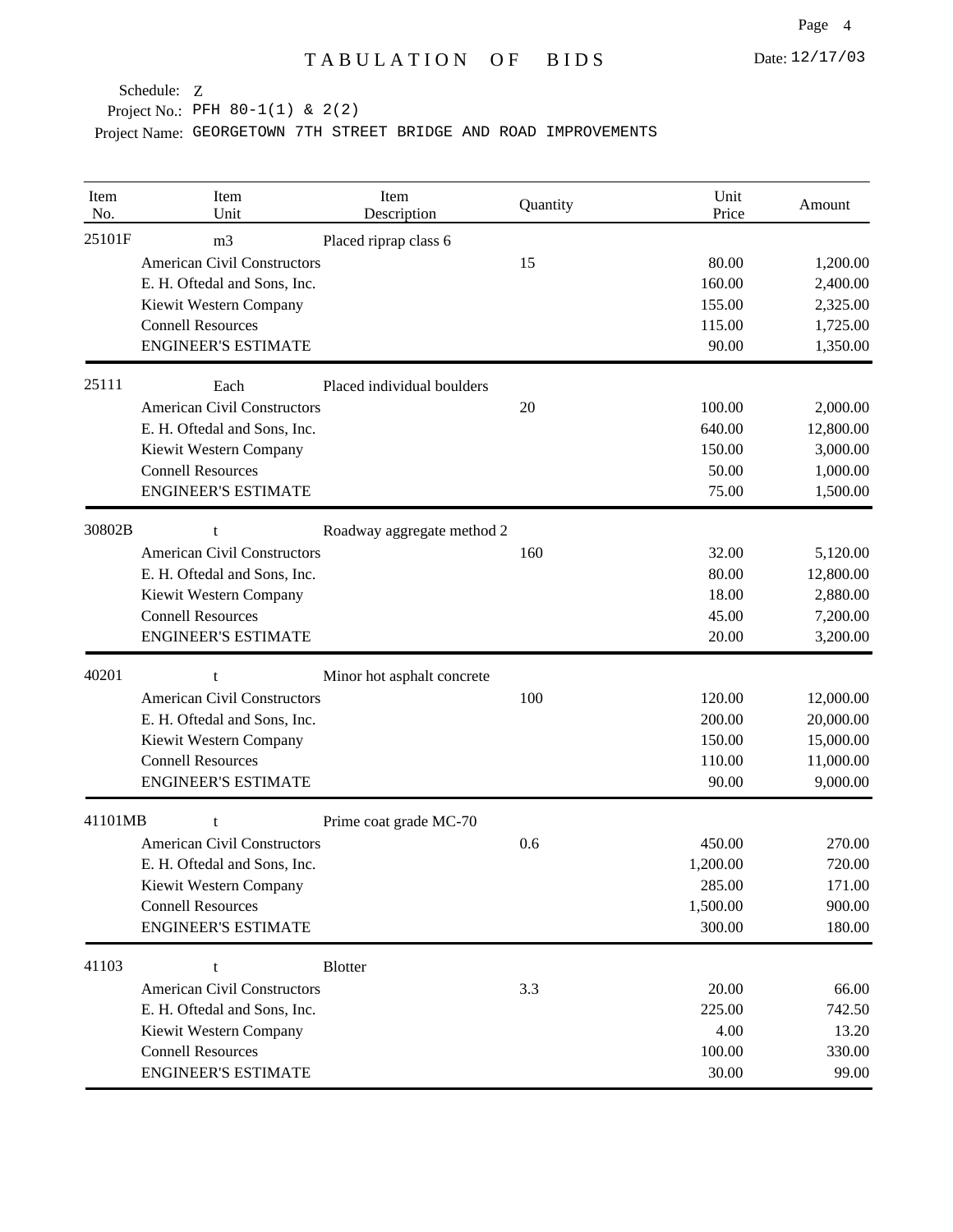Project No.: PFH 80-1(1) & 2(2)

| Item<br>No. | Item<br>Unit                       | Item<br>Description              | Quantity                                                   | Unit<br>Price                                                                 | Amount     |
|-------------|------------------------------------|----------------------------------|------------------------------------------------------------|-------------------------------------------------------------------------------|------------|
| 41201CM     | t                                  |                                  | Tack coat grade CSS-1, CSS-1h, SS-1, or SS-1h              |                                                                               |            |
|             | <b>American Civil Constructors</b> |                                  | 0.2                                                        | 350.00                                                                        | 70.00      |
|             | E. H. Oftedal and Sons, Inc.       |                                  |                                                            | 2,250.00                                                                      | 450.00     |
|             | Kiewit Western Company             |                                  |                                                            | 210.00                                                                        | 42.00      |
|             | <b>Connell Resources</b>           |                                  |                                                            | 315.00                                                                        | 63.00      |
|             | <b>ENGINEER'S ESTIMATE</b>         |                                  |                                                            | 325.00                                                                        | 65.00      |
| 50101N      | m2                                 |                                  | Reinforced portland cement concrete pavement, 150 mm depth |                                                                               |            |
|             | <b>American Civil Constructors</b> |                                  | 112                                                        | 90.00                                                                         | 10,080.00  |
|             | E. H. Oftedal and Sons, Inc.       |                                  |                                                            | 80.00                                                                         | 8,960.00   |
|             | Kiewit Western Company             |                                  |                                                            | 100.00                                                                        | 11,200.00  |
|             | <b>Connell Resources</b>           |                                  |                                                            | 90.00                                                                         | 10,080.00  |
|             | <b>ENGINEER'S ESTIMATE</b>         |                                  |                                                            | 90.00                                                                         | 10,080.00  |
| 55201A      | m <sub>3</sub>                     | Structural concrete class A (AE) |                                                            |                                                                               |            |
|             | <b>American Civil Constructors</b> |                                  | 135                                                        | 720.00                                                                        | 97,200.00  |
|             | E. H. Oftedal and Sons, Inc.       |                                  |                                                            | 620.00                                                                        | 83,700.00  |
|             | Kiewit Western Company             |                                  |                                                            | 1,000.00                                                                      | 135,000.00 |
|             | <b>Connell Resources</b>           |                                  |                                                            | 820.00                                                                        | 110,700.00 |
|             | <b>ENGINEER'S ESTIMATE</b>         |                                  |                                                            | 900.00                                                                        | 121,500.00 |
| 55301BM     | Each                               |                                  |                                                            | Precast, prestressed concrete structural members, slab, 955 width, 216 depth  |            |
|             | <b>American Civil Constructors</b> |                                  | 4                                                          | 5,000.00                                                                      | 20,000.00  |
|             | E. H. Oftedal and Sons, Inc.       |                                  |                                                            | 5,400.00                                                                      | 21,600.00  |
|             | Kiewit Western Company             |                                  |                                                            | 7,000.00                                                                      | 28,000.00  |
|             | <b>Connell Resources</b>           |                                  |                                                            | 7,000.00                                                                      | 28,000.00  |
|             | <b>ENGINEER'S ESTIMATE</b>         |                                  |                                                            | 3,200.00                                                                      | 12,800.00  |
| 55301BN     | Each                               |                                  |                                                            | Precast, prestressed concrete structural members, slab, 1000 width, 216 depth |            |
|             | <b>American Civil Constructors</b> |                                  | 5                                                          | 6,000.00                                                                      | 30,000.00  |
|             | E. H. Oftedal and Sons, Inc.       |                                  |                                                            | 5,600.00                                                                      | 28,000.00  |
|             | Kiewit Western Company             |                                  |                                                            | 8,000.00                                                                      | 40,000.00  |
|             | <b>Connell Resources</b>           |                                  |                                                            | 7,300.00                                                                      | 36,500.00  |
|             | <b>ENGINEER'S ESTIMATE</b>         |                                  |                                                            | 3,400.00                                                                      | 17,000.00  |
| 55401       | kg                                 | Reinforcing steel                |                                                            |                                                                               |            |
|             | <b>American Civil Constructors</b> |                                  | 371                                                        | 1.50                                                                          | 556.50     |
|             | E. H. Oftedal and Sons, Inc.       |                                  |                                                            | 2.00                                                                          | 742.00     |
|             | Kiewit Western Company             |                                  |                                                            | 2.00                                                                          | 742.00     |
|             | <b>Connell Resources</b>           |                                  |                                                            | 2.00                                                                          | 742.00     |
|             | <b>ENGINEER'S ESTIMATE</b>         |                                  |                                                            | 2.00                                                                          | 742.00     |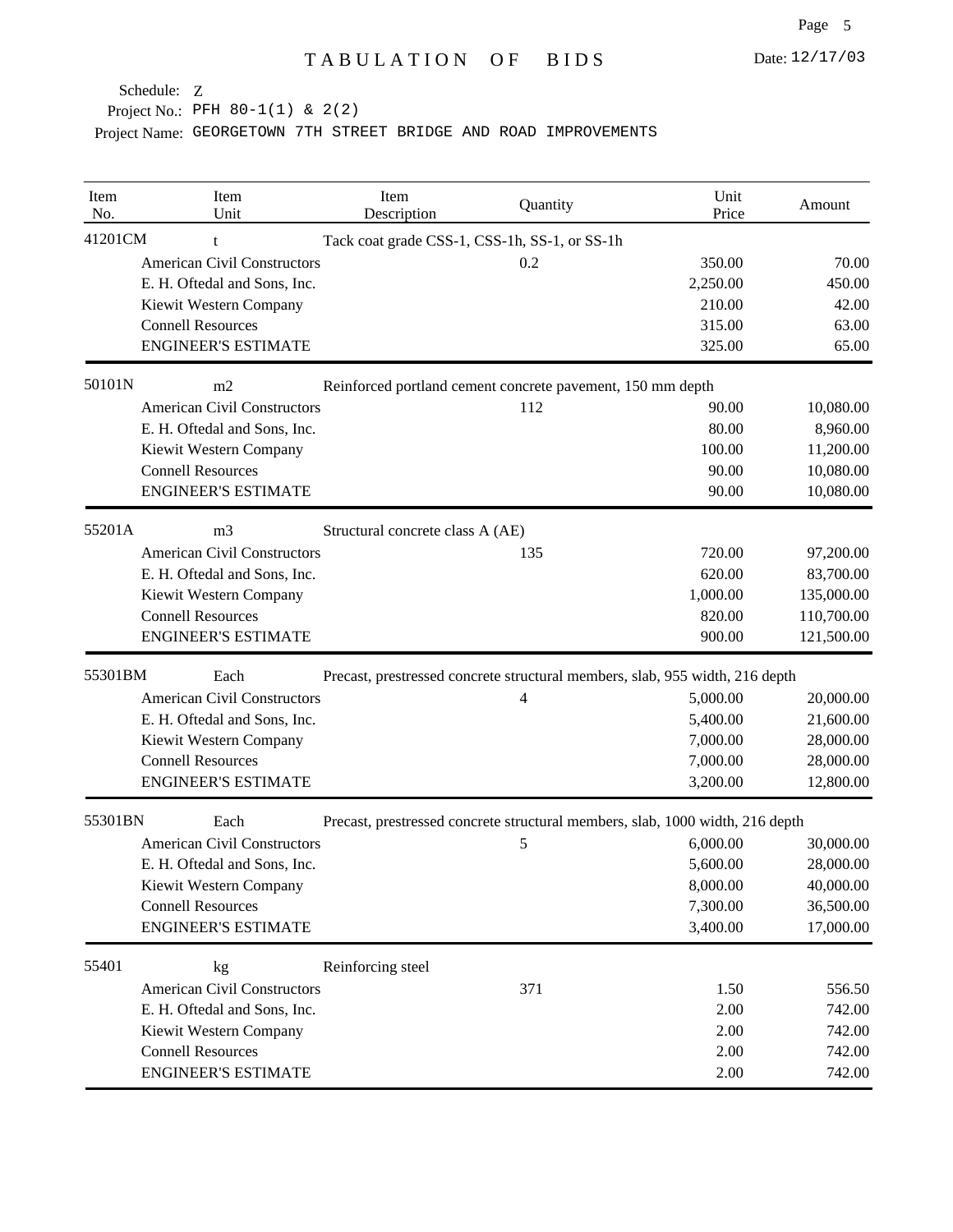Project No.: PFH 80-1(1) & 2(2)

| Item<br>No. | Item<br>Unit                       | Item<br>Description                                    | Quantity | Unit<br>Price | Amount    |
|-------------|------------------------------------|--------------------------------------------------------|----------|---------------|-----------|
| 55402       | kg                                 | Epoxy coated reinforcing steel                         |          |               |           |
|             | <b>American Civil Constructors</b> |                                                        | 5,951    | 2.00          | 11,902.00 |
|             | E. H. Oftedal and Sons, Inc.       |                                                        |          | 3.00          | 17,853.00 |
|             | Kiewit Western Company             |                                                        |          | 2.50          | 14,877.50 |
|             | <b>Connell Resources</b>           |                                                        |          | 3.00          | 17,853.00 |
|             | <b>ENGINEER'S ESTIMATE</b>         |                                                        |          | 2.50          | 14,877.50 |
| 55601D      | m                                  | Timber bridge railing                                  |          |               |           |
|             | <b>American Civil Constructors</b> |                                                        | 27       | 1,600.00      | 43,200.00 |
|             | E. H. Oftedal and Sons, Inc.       |                                                        |          | 1,400.00      | 37,800.00 |
|             | Kiewit Western Company             |                                                        |          | 265.00        | 7,155.00  |
|             | <b>Connell Resources</b>           |                                                        |          | 1,800.00      | 48,600.00 |
|             | <b>ENGINEER'S ESTIMATE</b>         |                                                        |          | 350.00        | 9,450.00  |
| 55702       | m <sub>3</sub>                     | Treated structural timber and lumber                   |          |               |           |
|             | <b>American Civil Constructors</b> |                                                        | 6.0      | 1,600.00      | 9,600.00  |
|             | E. H. Oftedal and Sons, Inc.       |                                                        |          | 2,200.00      | 13,200.00 |
|             | Kiewit Western Company             |                                                        |          | 2,650.00      | 15,900.00 |
|             | <b>Connell Resources</b>           |                                                        |          | 2,800.00      | 16,800.00 |
|             | <b>ENGINEER'S ESTIMATE</b>         |                                                        |          | 2,000.00      | 12,000.00 |
| 60424B      | m                                  | Trench drain                                           |          |               |           |
|             | <b>American Civil Constructors</b> |                                                        | 18       | 500.00        | 9,000.00  |
|             | E. H. Oftedal and Sons, Inc.       |                                                        |          | 1,900.00      | 34,200.00 |
|             | Kiewit Western Company             |                                                        |          | 1,350.00      | 24,300.00 |
|             | <b>Connell Resources</b>           |                                                        |          | 1,000.00      | 18,000.00 |
|             | <b>ENGINEER'S ESTIMATE</b>         |                                                        |          | 410.00        | 7,380.00  |
| 60808       | m2                                 | Concrete swale gutter                                  |          |               |           |
|             | <b>American Civil Constructors</b> |                                                        | 63       | 70.00         | 4,410.00  |
|             | E. H. Oftedal and Sons, Inc.       |                                                        |          | 80.00         | 5,040.00  |
|             | Kiewit Western Company             |                                                        |          | 100.00        | 6,300.00  |
|             | <b>Connell Resources</b>           |                                                        |          | 80.00         | 5,040.00  |
|             | <b>ENGINEER'S ESTIMATE</b>         |                                                        |          | 80.00         | 5,040.00  |
| 60902N      | m                                  | Portland cement concrete curb and gutter, 150 mm depth |          |               |           |
|             | <b>American Civil Constructors</b> |                                                        | 142      | 55.00         | 7,810.00  |
|             | E. H. Oftedal and Sons, Inc.       |                                                        |          | 115.00        | 16,330.00 |
|             | Kiewit Western Company             |                                                        |          | 95.00         | 13,490.00 |
|             | <b>Connell Resources</b>           |                                                        |          | 56.00         | 7,952.00  |
|             | <b>ENGINEER'S ESTIMATE</b>         |                                                        |          | 60.00         | 8,520.00  |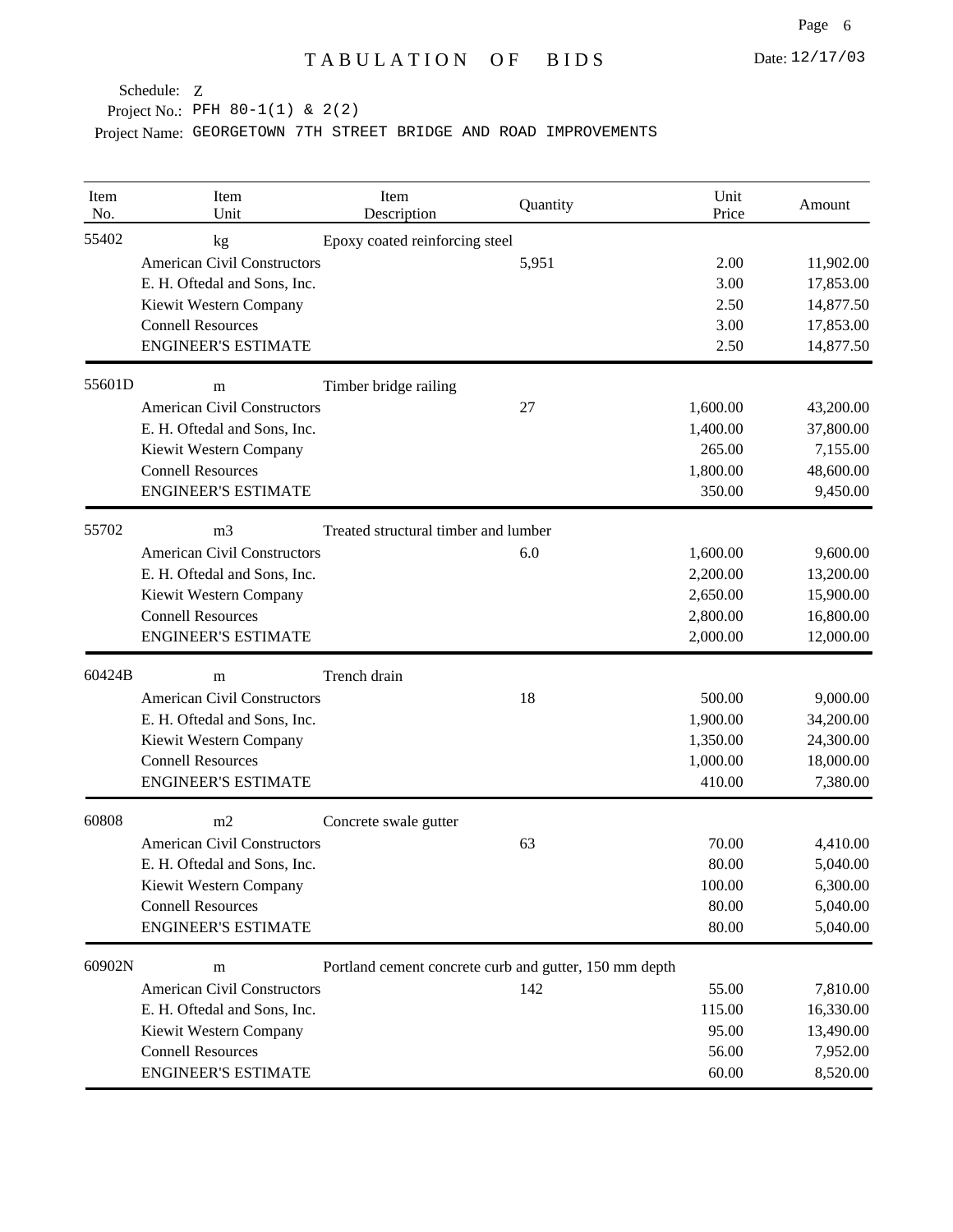Project No.: PFH 80-1(1) & 2(2)

| Item<br>No. | Item<br>Unit                       | Item<br>Description                         | Quantity | Unit<br>Price | Amount   |
|-------------|------------------------------------|---------------------------------------------|----------|---------------|----------|
| 61906       | m                                  | Remove and reset fence                      |          |               |          |
|             | <b>American Civil Constructors</b> |                                             | 18       | 40.00         | 720.00   |
|             | E. H. Oftedal and Sons, Inc.       |                                             |          | 45.00         | 810.00   |
|             | Kiewit Western Company             |                                             |          | 70.00         | 1,260.00 |
|             | <b>Connell Resources</b>           |                                             |          | 90.00         | 1,620.00 |
|             | <b>ENGINEER'S ESTIMATE</b>         |                                             |          | 60.00         | 1,080.00 |
| 62101A      | Each                               | Right-of-way monument                       |          |               |          |
|             | <b>American Civil Constructors</b> |                                             | 3        | 250.00        | 750.00   |
|             | E. H. Oftedal and Sons, Inc.       |                                             |          | 340.00        | 1,020.00 |
|             | Kiewit Western Company             |                                             |          | 150.00        | 450.00   |
|             | <b>Connell Resources</b>           |                                             |          | 250.00        | 750.00   |
|             | <b>ENGINEER'S ESTIMATE</b>         |                                             |          | 1,000.00      | 3,000.00 |
| 62401F      | m <sub>2</sub>                     | Furnishing and placing topsoil, 50 mm depth |          |               |          |
|             | <b>American Civil Constructors</b> |                                             | 70       | 27.00         | 1,890.00 |
|             | E. H. Oftedal and Sons, Inc.       |                                             |          | 62.00         | 4,340.00 |
|             | Kiewit Western Company             |                                             |          | 15.00         | 1,050.00 |
|             | <b>Connell Resources</b>           |                                             |          | 12.00         | 840.00   |
|             | <b>ENGINEER'S ESTIMATE</b>         |                                             |          | 10.00         | 700.00   |
| 62502A      | m2                                 | Seeding, dry method                         |          |               |          |
|             | <b>American Civil Constructors</b> |                                             | 70       | 0.25          | 17.50    |
|             | E. H. Oftedal and Sons, Inc.       |                                             |          | 23.00         | 1,610.00 |
|             | Kiewit Western Company             |                                             |          | 0.25          | 17.50    |
|             | <b>Connell Resources</b>           |                                             |          | 0.20          | 14.00    |
|             | <b>ENGINEER'S ESTIMATE</b>         |                                             |          | 4.00          | 280.00   |
| 62901B      | m2                                 | Erosion control mat type 2                  |          |               |          |
|             | <b>American Civil Constructors</b> |                                             | 70       | 1.50          | 105.00   |
|             | E. H. Oftedal and Sons, Inc.       |                                             |          | 7.00          | 490.00   |
|             | Kiewit Western Company             |                                             |          | 1.50          | 105.00   |
|             | <b>Connell Resources</b>           |                                             |          | 2.00          | 140.00   |
|             | <b>ENGINEER'S ESTIMATE</b>         |                                             |          | 9.00          | 630.00   |
| 63301       | Each                               | Sign installation                           |          |               |          |
|             | <b>American Civil Constructors</b> |                                             | 2        | 260.00        | 520.00   |
|             | E. H. Oftedal and Sons, Inc.       |                                             |          | 340.00        | 680.00   |
|             | Kiewit Western Company             |                                             |          | 125.00        | 250.00   |
|             | <b>Connell Resources</b>           |                                             |          | 170.00        | 340.00   |
|             | <b>ENGINEER'S ESTIMATE</b>         |                                             |          | 500.00        | 1,000.00 |